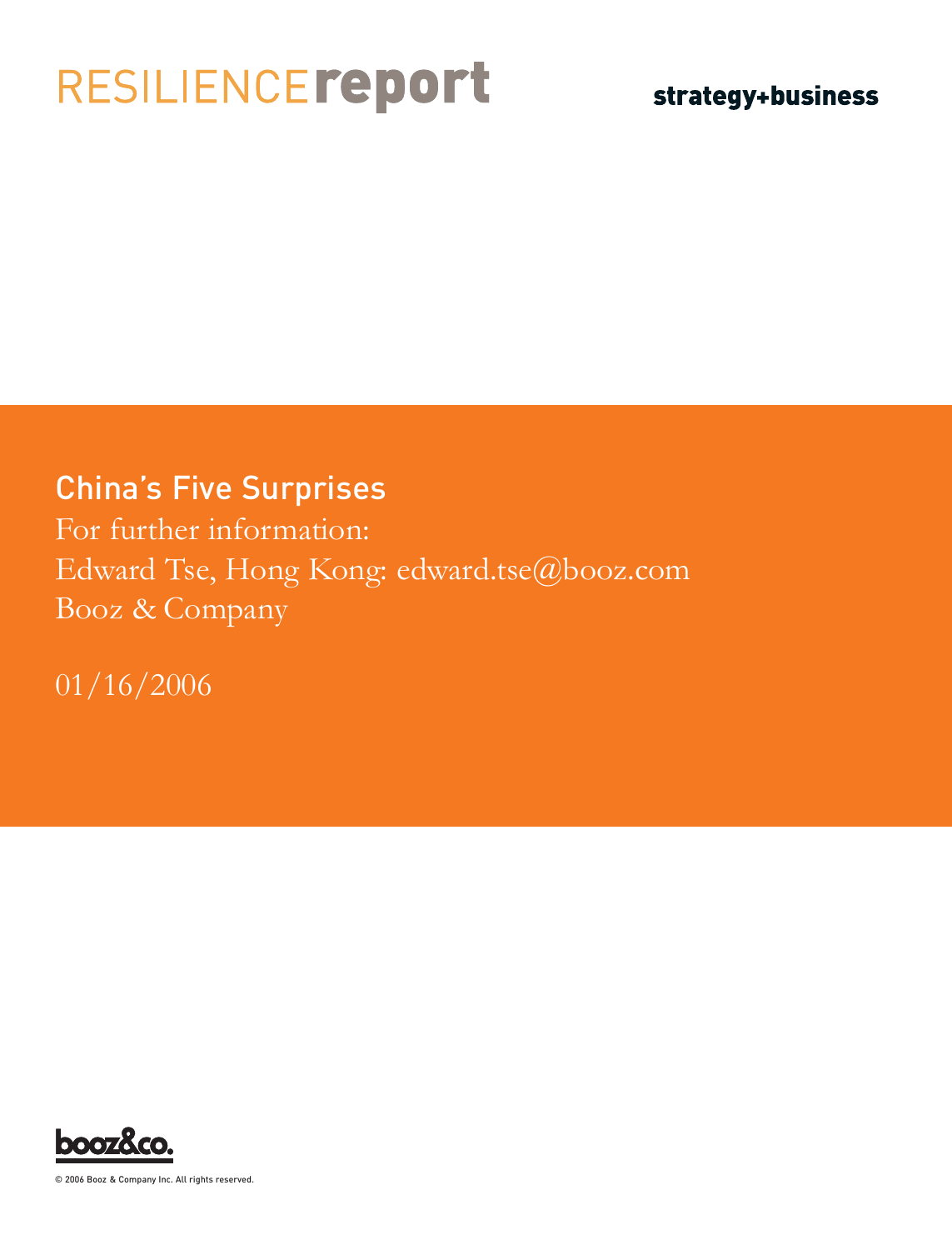## China's Five Surprises

In the world's fastest-growing economy, the last 10 years are not the best guide to the next 10 years.

**by Edward Tse**

he test of a first-rate intelligence is the ability to hold two opposed ideas in mind at the same time and still retain the ability to function," F. Scott Fitzgerald once wrote. He might as well

have been describing the future of China. There are at least two prevailing views about this country's emerging global identity. Believers assert that by 2030, if not sooner, China will be the world's largest economy. It is already the fastest growing, averaging a 9 percent GDP increase annually over the past 20 years. Skeptics respond that its growth is bound to falter, soon, amid the environmental, social, and political problems brought on by rapid expansion. **Tana Control**<br>Thave been<br>Thina. Th

> These two perspectives are persuasive and compelling — but simplistic. Like Japan in the 1980s, China has become difficult for outsiders to see clearly in the 2000s. In part, that's because China is not a static business environment. It is rapidly transforming from a planned economy to a market economy. Capable and competitive Chinese companies are emerging, the

consumer marketplace is growing, sales and distribution channels are being developed, and the regulatory context is changing, all at accelerating rates. Thus, the lessons of the last 10 years will not necessarily be relevant for the next 10 years. As foreign companies attempt to do business in China, their success depends on their ability to get inside the minds of their Chinese competitors (or partners).

There are at least five "surprises" in China's future: facets of life and global business, stemming from the cultural, economic, and political evolution of this unique country, that will turn out differently from the way most outsiders suspect. These surprises are:

1. "Why not me?" The intensity of Chinese entrepreneurialism is propelling many companies, even now, beyond a role as producers of low-cost commodities.

2. Fearless experimenters: China's emphasis on rapid-fire research and development makes it a seedbed for original products and services in the future.

3. China's "brain gain": The ability to attract and retain executives from around the world has



**"**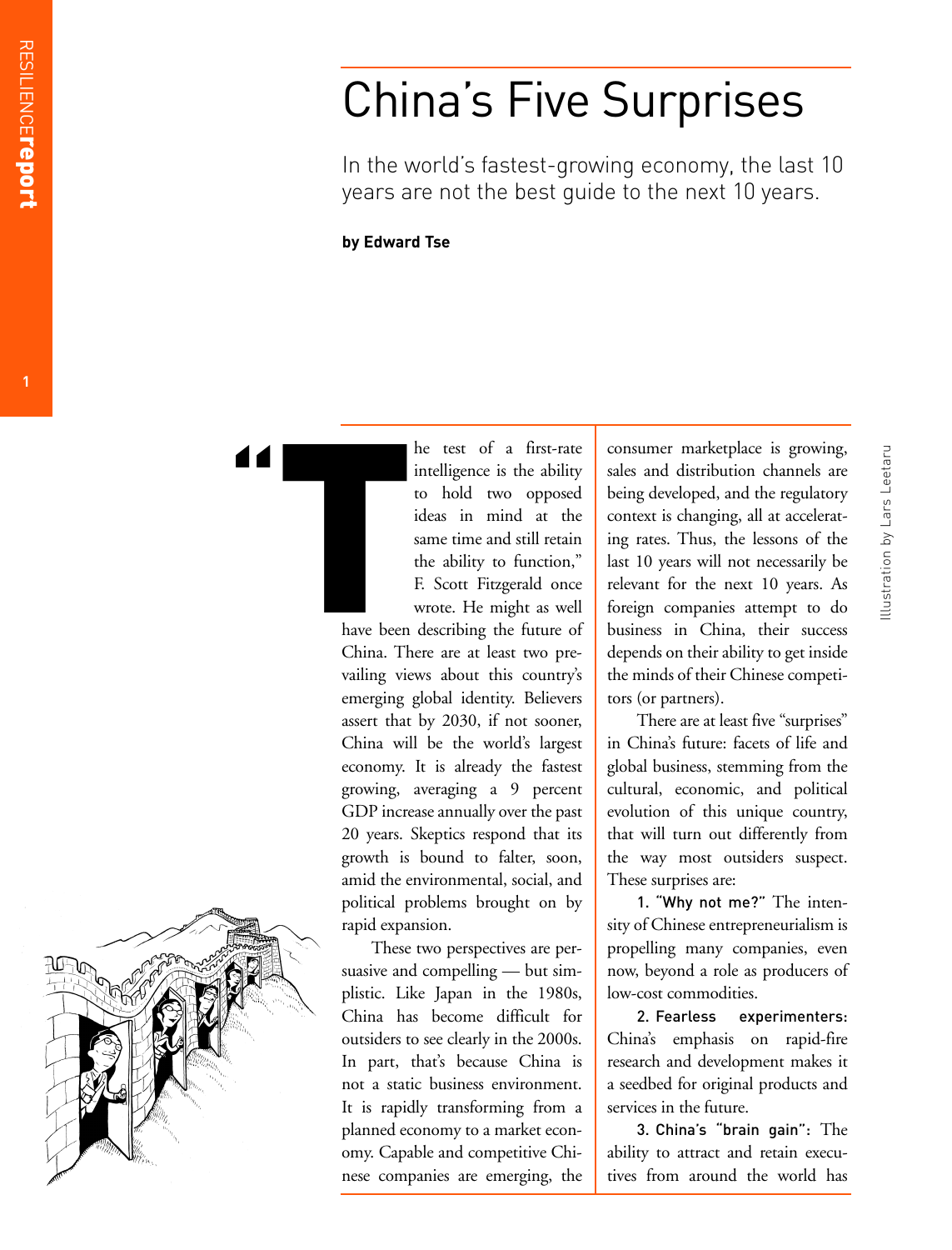**Edward Tse** (tse\_edward@bah.com), a vice president with Booz Allen Hamilton, is the firm's managing partner for Greater China. He advises multinational and local clients on strategy, organizations, and operations.

The author wishes to thank Grace Leung and Weld Royal for their help with this article.

provided a higher level of competence for China's enterprises.

4. Out from Guanxi: Outsiders still view China as a largely patronage-based economy, in which connections and ethnic background determine success, but increasingly (at least in some sectors), high-quality management and transparent governance structures count more.

5. China's overseas ambition: The country is taking on a role as a catalyst of sustained economic growth in the emerging markets of the developing world.

#### **"Why Not Me?"**

Many foreign investors base their business plans on the assumption that their Chinese counterparts are simply low-cost competitors. They will be surprised by the ability of some of these companies to compete on product and service differentiation as well.

The most critical factor for Chinese competitiveness is the historical source of the present-day Chinese mind-set. Beginning in the mid-1800s (the latter part of the Qing dynasty), there was a period of relative technological and economic stagnation in China, capped after 1949 by more than 40 years of economic standstill under Communism. Only in 1992, when Deng Xiaoping made his now-famous "southern visit" to the city of Shenzhen, was the current wave of economic momentum unleashed.

By now, the momentum has grown so strong, it feels as if holes have been punched into a steam pipe that was building up pressure for a long time. After growing up on a steady diet of two ideas — "Life is good under Communism" and "Acceptable behavior is determined by the authority of the parent, boss, and leader as outlined by Confucius" — Chinese businesspeople are now calling into question the effectiveness of those values.

One question is in the mind of every fledgling entrepreneur in the high-tech startups of Beijing's Zhongguancun neighborhood, the fabrication hubs of Wenzhou, the industrial region of Dalian, and dozens of other Chinese business centers: "Why not me?" Success is all around them. The recent Nasdaq IPO of Baidu, a Chinese search engine company led by young entrepreneurs, generated front-page acclaim in the Chinese press. Young Chinese businesspeople are driven by materialistic desires, eager to "catch up" with the rest of the world, and almost giddy with a sense of multiplying opportunity. They have read Internet chronicles of the triumphs of Yahoo, Silicon Graphics, and Google. They see themselves as the creators of the world's future Intels, Apples, and Microsofts, and some of them probably will be.

Because they are in such a hurry to make a place for themselves, and because it is still early in the life cycle of their ambition, Chinese entrepreneurs tend to give the impression that they don't care much about quality. However, that is not universally true. Many of them recognize the trade-offs among cost, quality, and time that exist for any startup, and they have explicitly chosen designs and processes that sacrifice quality for the sake of speed and cost savings.

But this doesn't mean that China will always be a nation of commodity enterprises; indeed, many Chinese businesspeople know the price of a Motorola phone in Chicago or a pair of Nike sneakers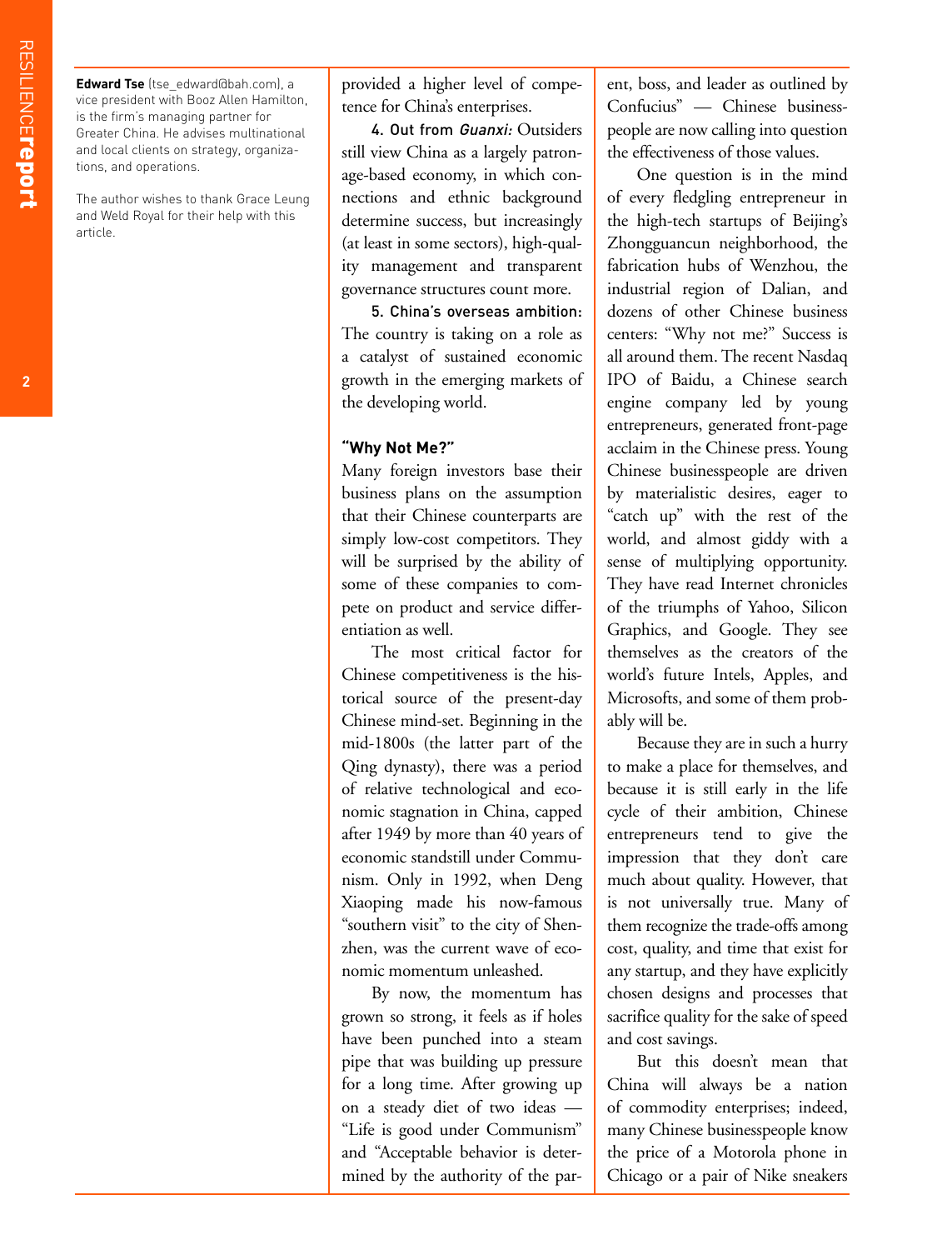in Manhattan. They ask themselves, "If I can make these things, why can't I sell them for higher prices?" Some of them are already laying the groundwork for the evolution of their industries from low-cost producers of shoes, handsets, and components to branded enterprises.

Within China, some industries are already developing a maturity that their Western counterparts took decades to reach. In auto-

profitable, even as annual sales volumes increase by 10 percent or more per year. Similar consolidation is taking place in appliances, electronics, and textiles. These are the hallmarks of a maturing set of enterprises.

And many Chinese business leaders are eager for that maturation. Yes, they want to get rich quickly, but they don't want an anarchic, free-for-all atmosphere;

## **Chinese business leaders Superior**  $\frac{1}{2}$  local innovators produce. want to get rich quickly, but not in an anarchic, free-for-all atmosphere.

mobiles, for example, full-service retailers have emerged (formerly, they were state-owned enterprises or joint ventures between the government and foreign manufacturers like Volkswagen). Chinese vehicle manufacturers are establishing global vehicle brands, such as First Auto Works, the world's foremost producers of midsized heavy-duty trucks. The Wanxiang Group (a privately held manufacturer of auto parts from Hangzhou) is acquiring ownership stakes in American, European, and Japanese companies to build a global supply chain and develop a global brand. Chinese component suppliers are consolidating; some are establishing themselves globally. Most significantly, according to a Booz Allen Hamilton analysis of cost figures, price competition in China (along with price competition from India) has put enough pressure on margins that vehicle manufacturers will probably need to reduce costs by 8 percent per year within the country to stay

they want sustained, stable growth. Of course, they won't reach full stability very soon; too many entrepreneurs are trying too many new things. But the best Chinese companies will develop sophisticated supply chains, brands, research labs, and financial infrastructure more quickly than most observers suspect. Even if only a small percentage of the mass of Chinese entrepreneurs cross this threshold, it will have a striking impact on the global business community.

#### **Fearless Experimenters**

Not every Chinese company is good at technological innovation. But those that are can take advantage of several factors unique to China right now. Chinese universities are churning out engineers. Between 1996 and 2001, the country practically doubled the number of engineering and science Ph.D.s it graduated. Many of these individuals are willing to start their careers at relatively low wages, conscious that their fortunes could rise dramatically in the future if they hitch their wagon to the right entrepreneurial star. The anarchic "hungry spirit" of Chinese culture currently provides a supportive intellectual climate for invention, not constrained by the conventional wisdom of existing technological or market paradigms. And the needs of Chinese consumers are often latent and quickly evolving, which makes them open to purchasing the experimental and low-cost products that local innovators produce.

Financial support for research and development is also burgeoning. Cities such as Shanghai, Beijing, and Shenzhen are regular stops on Asian pilgrimages made by foreign venture capitalists. Chinese local governments have built business incubators offering cheap rents and technical infrastructure to small and mediumsized enterprises in Zhongguancun, Shanghai's Zhangjiang High-Tech Park, and similar locations. The national Ministry of Education has promised to quadruple the number of technical universities to which it gives financial support in hopes of raising them to world-class status. And it has introduced incentives to encourage universities, professors, and returning students to commercialize their research. With all this public and private money in play, China recently became the nation with the world's third-largest R&D investment, after Japan and the U.S. And there are many indications that this money is spent more frugally (and thus more productively) in China than it would be in the U.S. or Europe. (See "Money Isn't Everything," by Barry Jaruzelski, Kevin Dehoff, and Rakesh Bordia, *s+b,* Winter 2005, for more on the costeffectiveness of R&D spending.)

Hence, a surprise is coming for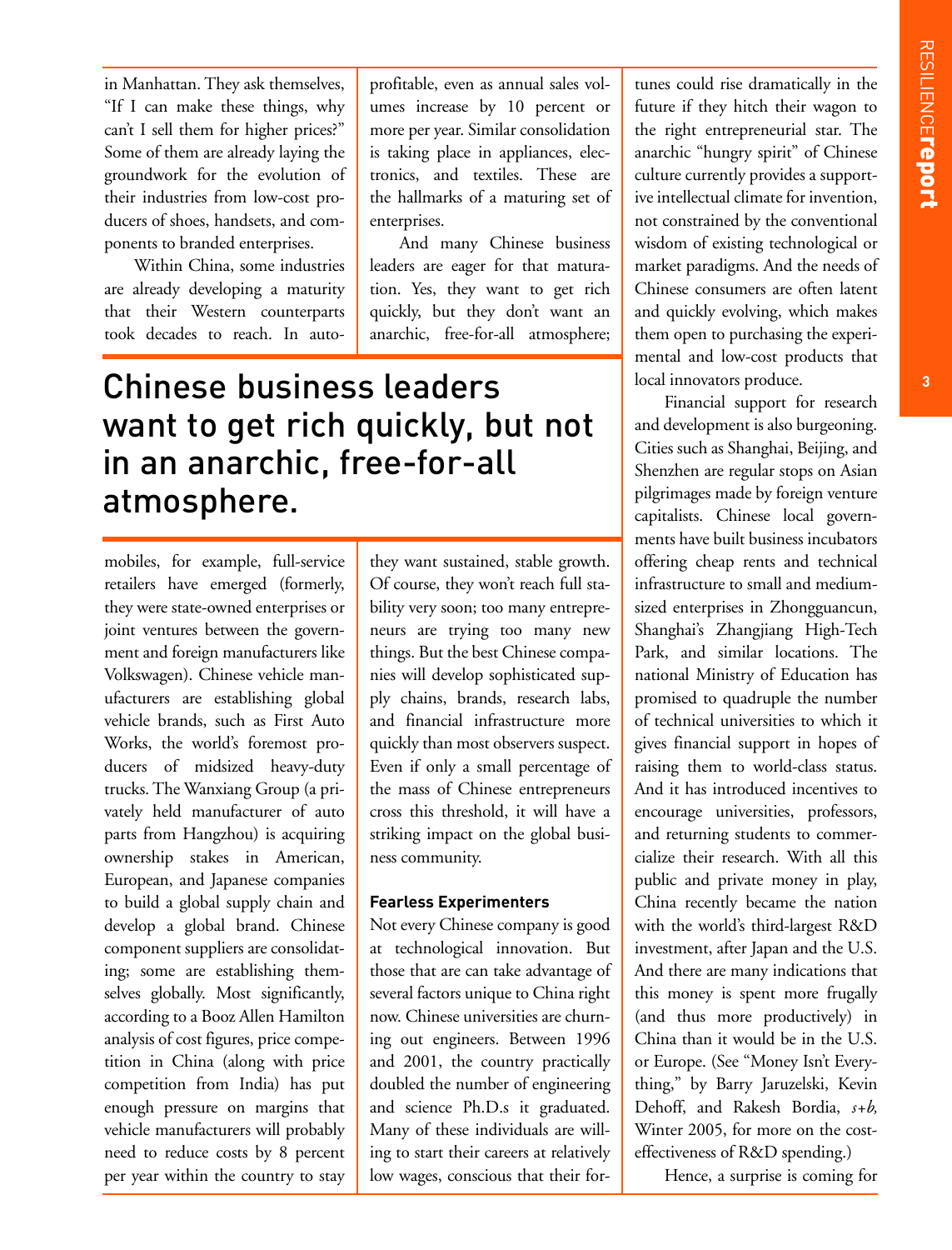those who regard Chinese companies primarily as imitators, prone to borrowing ideas from other businesses or infringing on patents. These habits infuriate Western companies, but many Chinese are less concerned because they view it as a step in their enterprise development.

The most salient quality of the new Chinese innovators is not their imitativeness, but their willingness to take chances and learn from failure, especially compared to their more risk-averse Western counterparts. They require a relatively low burden of proof when deciding to invest in a new product or technology. "Let's try it," they say. Then, if they see it doesn't work, they abandon it immediately and try something else. Speed characterizes every action. They also learn from one another; word travels quickly about practices and results. The ability to

seem to come out of nowhere, not aimed at American or European markets at all. Those surprises, like the Chinese inventions of paper and gunpowder, could have transformative effects everywhere.

#### **China's "Brain Gain"**

A glance at the upper management ranks of China's leading homegrown businesses yields a startling view: not much gray hair. Youthful leadership is the norm because China stopped all formal education from the late 1960s through most of the 1970s (the years of the Cultural Revolution) and thus lost a generation of highly educated managers. To make up for this gap, in a time when managers are needed more than ever before, Chinese enterprises feel an explicit need to recruit and develop responsible business expertise in a hurry.

## Knowing the nephew of a Communist Party leader still opens doors, but the trend is toward transparency and merit.

replicate successes and rapidly move up the learning curve has already given Chinese companies an advantage against today's Western entrants in China.

Many Chinese entrepreneurs seek to create the kind of technological "killer apps" that can establish them as global competitors. Sooner or later, incremental innovation and the sheer number and speed of their unfettered experiments — will lead to breakthroughs that appear far more original than anything emerging from China today. Some technological developments will

Often, that expertise is imported. Lured by economic reforms, by the excitement of building a nation, and by the central government's incentives, foreign-trained and expatriate managers are bringing credibility, leadership, and financial and marketing skills to the executive suites of Chinese companies. Microsoft Chairman Bill Gates, during a panel discussion at the Microsoft Research Tech Fair held on April 27, 2005, in Washington, D.C., talked about this phenomenon in the context of his own company's new research centers in India and China.

"[Those R&D centers] are giving us an exposure to the quality of [Indian and Chinese] students — most of whom, historically, would have come to the United States. But more are either not coming at all, or coming here and then going back."

This represents the acceleration of a 30-year trend. Today's economic success in China owes a great deal to its diaspora — to the Chinese who live abroad. Even when the economy looked permanently stalled, overseas Chinese sent money home. They were also realists; they saw China as a source of cheap labor, and of relatives, however distant, whom they could trust to handle logistics and money. As opportunities expanded in China, these expatriates began to return in person. Entrepreneurs from Hong Kong, Taiwan, and Macau opened factories back home; students who had won positions in American or European firms returned to China to start their own companies, bringing with them technological and management knowledge, as well as Rolodexes full of contacts — including contacts with one another. In one study of immigrant professionals in Silicon Valley, AnnaLee Saxenian, dean of the School of Information Management and Systems at the University of California, Berkeley, found that 73 percent of Chinese immigrant professionals said they would consider establishing businesses back in their homeland — and a large number had already done so.

Edward Tian is a notable example of the influential role that some globally experienced Chinese executives play, even in governmentsupported enterprises. After earning a Ph.D. in ecology at Texas Tech University, Mr. Tian started a high-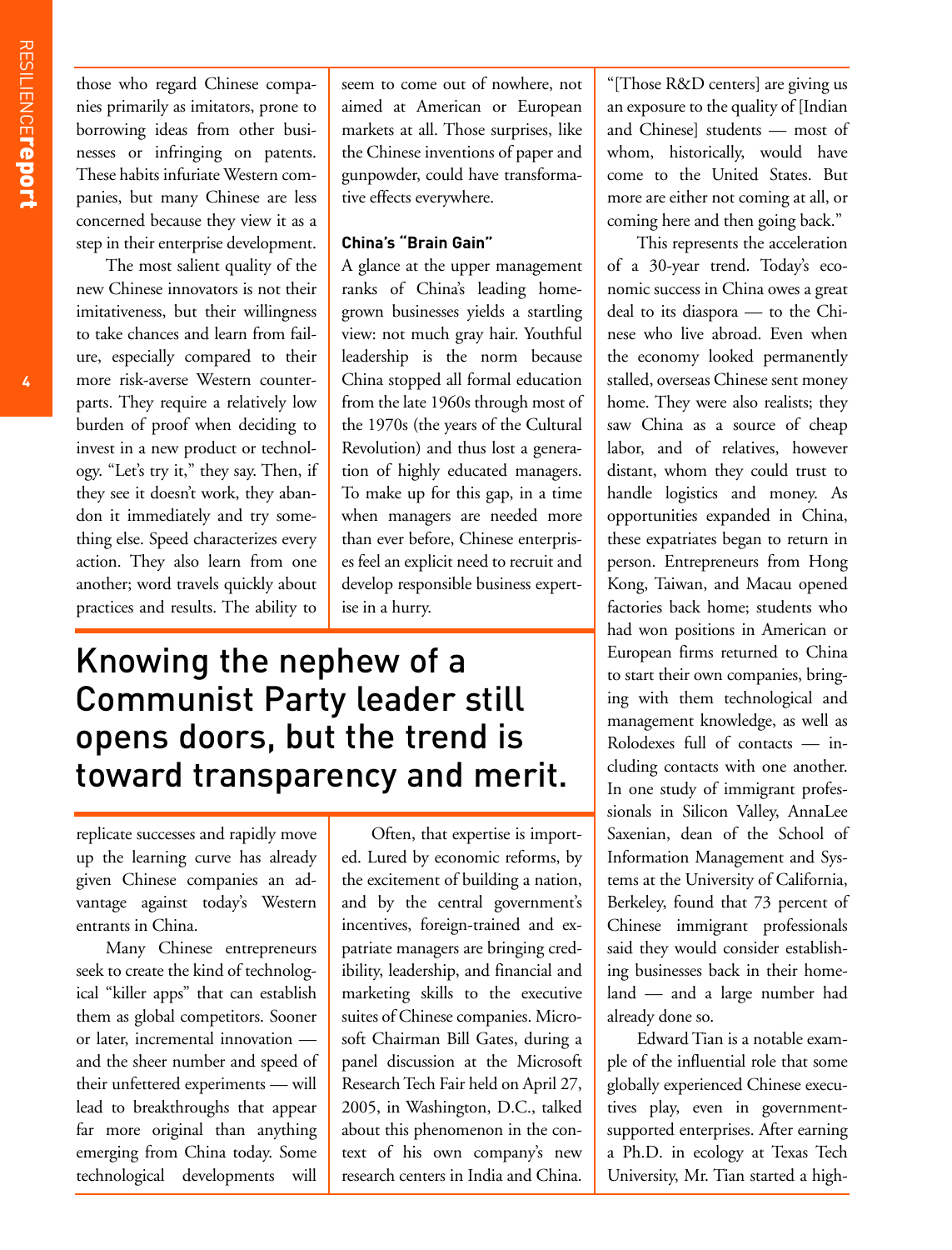**5**

tech venture in Texas. The Chinese national government then recruited him to be the CEO of China Netcom, originally a small startup telecommunications firm based in Beijing. In 2002, China Netcom merged with a major part of the incumbent China Telecom, the then-state-owned primary national telephone utility, to form a new, giant-scale China Netcom, with Mr. Tian as the president. Another example is Fu Chengyu, the president of China National Offshore Oil Corporation (CNOOC), who led that company's 2005 bid to acquire Unocal. Mr. Fu holds a master's degree in petroleum engineering from the University of Southern California. Early in his career at CNOOC, he led the joint management committee, which oversaw joint ventures between CNOOC and global leaders such as BP (then BP Amoco) and Shell.

For its part, the Chinese government realizes that, to turn startups or state-owned enterprises into world beaters, it needs to build strong management capabilities. Executives of state-owned enterprises regularly attend management and leadership training sessions, held either in China or at top academic institutions overseas. They are thus exposed to cutting-edge Western management philosophy and techniques. Meanwhile, the government's "go out" policy encourages corporate executives to acquire foreign assets — not to exploit, but to learn from. The oil industry, in particular, will continue to be on a global watch for companies that will help China build up its strategic reserves in management as well as in oil. China, in short, is no longer an isolated place, and its bridge to the outside world is this growing cadre of people who are comfortable in both places.

#### **Out from Guanxi**

China's business environment is far more diverse than it seems at first glance. Japanese, Korean, European, Australian, and American multinationals compete against overseas Chinese and local Chinese stateowned and privately owned players. The mix of strategies and tactics has created the world's biggest management laboratory.

However, the most successful participants are not always the Chinese. There are two types of Chinese industries. Wherever the government has a policy of restricted commercial ownership — in industries such as energy, telecommunications, financial services, and banking the ethnic Chinese still have a home field advantage. For example, although there is a timeline for relaxing restrictions on it, foreign ownership of telecommunications companies is still limited.

In the second category of industries, including consumer products, personal computers, handsets, and pharmaceuticals, there is a much more level playing field. These industries are open to competition from companies all over the world, including Western multinationals, Asian multinationals, overseas Chinese, and local Chinese enterprises. They compete on products, brands, sales and distribution channels, and services, and they often need to bring their best capabilities to China to win. In these open industries, the winners are sometimes the foreign multinationals and sometimes locals. The key to success is effective management and corporate governance practices that can succeed in the marketplace

rather than through government favoritism.

Recognizing this, many Chinese companies deliberately use their acquisitions to gain management expertise and good governance structures from abroad. When Lenovo, China's largest computer hardware maker, bought IBM's \$1.25 billion personal computer division, one goal was openly acknowledged: gaining IBM's skills, structures, and experience with marketing, research, and probity. The new company has headquarters in New York, research centers under way in North Carolina and Beijing, and a former IBM executive, Steve Ward, as its CEO. Some stateowned enterprises are privatizing specifically for the sake of performance improvement. Private owners can bypass the costly shackles that keep enterprises from making money, which include guaranteed employment rules, guaranteed housing, and limited compensation for high-performing individuals. The new managers are also better equipped to make reforms in corporate governance, and to address some of the toughest issues that state-owned enterprises face: human capital, measurement and rewards, and social responsibility.

Together, government liberalization (in some industry sectors) and global integration have changed the rules of the game. Conventional wisdom makes much of the mystique of *guanxi* — a word that strictly translates as "connections," but usually implies that success is based on relationships, favoritism, and patronage. But in the relatively unfettered sectors today, while knowing the nephew of a Communist Party leader can still open some doors, the trends are toward trans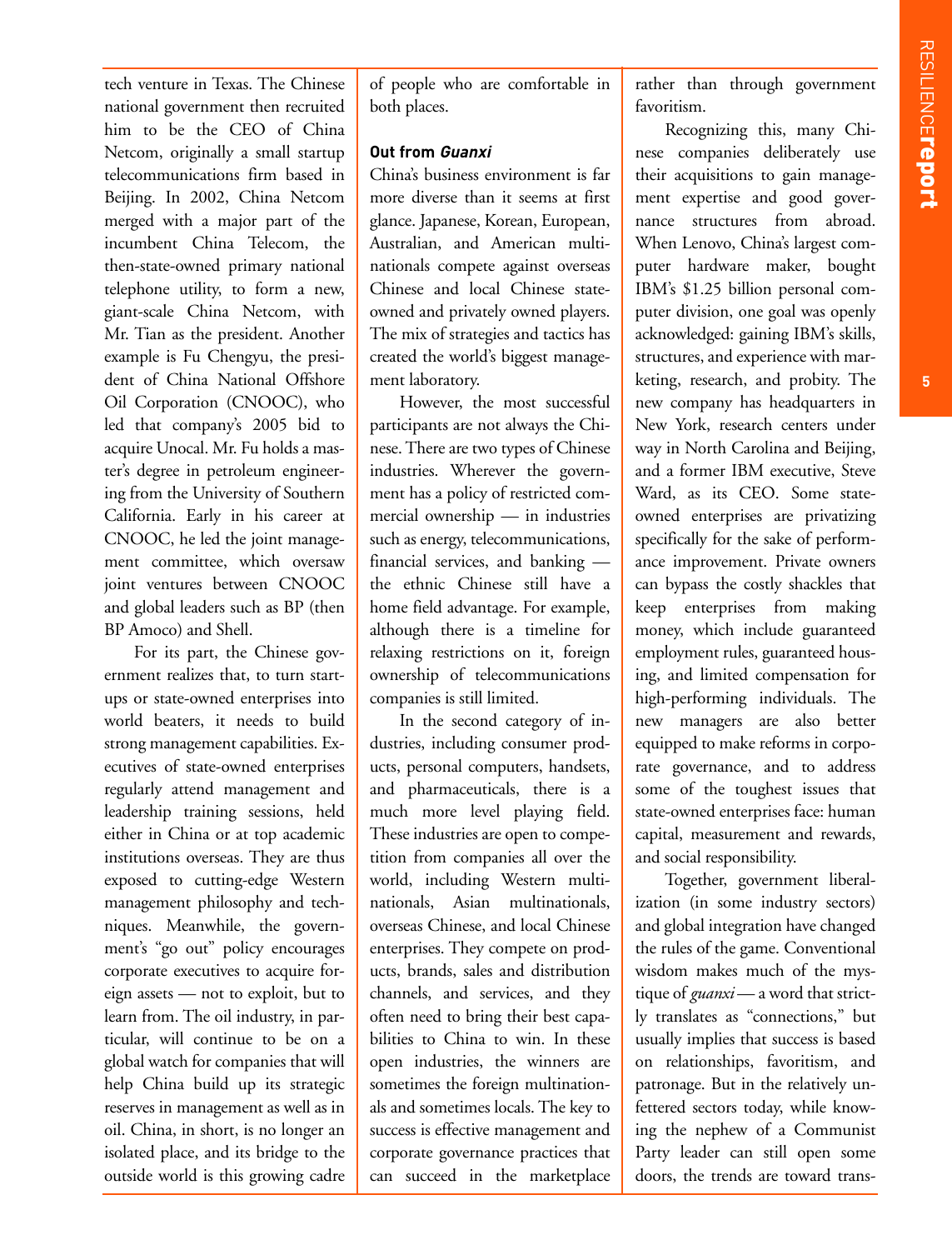parency and merit. What you know is already more important than who you know, and will be more so in the future.

#### **China's Overseas Ambition**

The CNOOC bid for Unocal focused attention (and resentment) on China's drive for American acquisitions. But the more significant trend is China's increasing investment in other countries, particularly in the developing world: Asia, the Middle East, Latin America, and Africa.

Three obvious objectives underlie Chinese overseas investment: to secure the supply of resources such as oil and raw materials; to enter new markets (often by acquiring local brands and distribution networks); and to gain new skills and technological competence. But the country's overseas investment initiatives also have a surprising impact: China plays a key role, deliberate or not, in accelerating the growth and industrialization of the developing world. This is happening not through grand, World Bank–style investments, but rather through private investments conducted with the same fast pace, experimentation, and pragmatism that have become so common within China. Some of this investment represents a "soft power" of the new China. But much of it is simply the natural consequence of unfettered entrepreneurialism. Instead of mercantile competition with Europe and America, Chinese capitalists are seeking a far bigger prize: Becoming the provider of choice for the newly comfortable people of Africa, Asia, and Latin America. Like Henry Ford with his \$5-per-day wage, they are gambling that raising the living standard of people in the developing

world will pay off enormously.

In Africa, for example, China's economic, commercial, and political relationships with Zimbabwe, Angola, Sudan, South Africa, and Nigeria have grown rapidly in the last few years. The country now imports about a quarter of its oil from Sudan, Nigeria, and Angola. State-owned and privately owned Chinese enterprises have invested in a variety of African businesses in textiles, telecommunications, hotels and tourism, and construction and engineering.

#### **Renaissance Nation**

Of course, all five of these trends will be surprises only because they are often unseen. The forces creating them are so strong and irresistible that the outcomes are hardly in doubt. Still, they will probably be the undoing of many businesspeople from outside China who come expecting an isolated, inwardlooking country.

The smartest business executives who come to China from different corners of the world have responded with their own willingness to embrace the same qualities that lead to success in China: intense entrepreneurialism, unfettered experimentation, rapid-fire ambition, openness to outside leadership and alliances, and attention to emerging markets. In this way, these outsiders have also helped to create the new Chinese business culture. In the end, rather than either dominance or weakness, China is facing something altogether different: its first chance of a real renaissance in more than 100 years. +